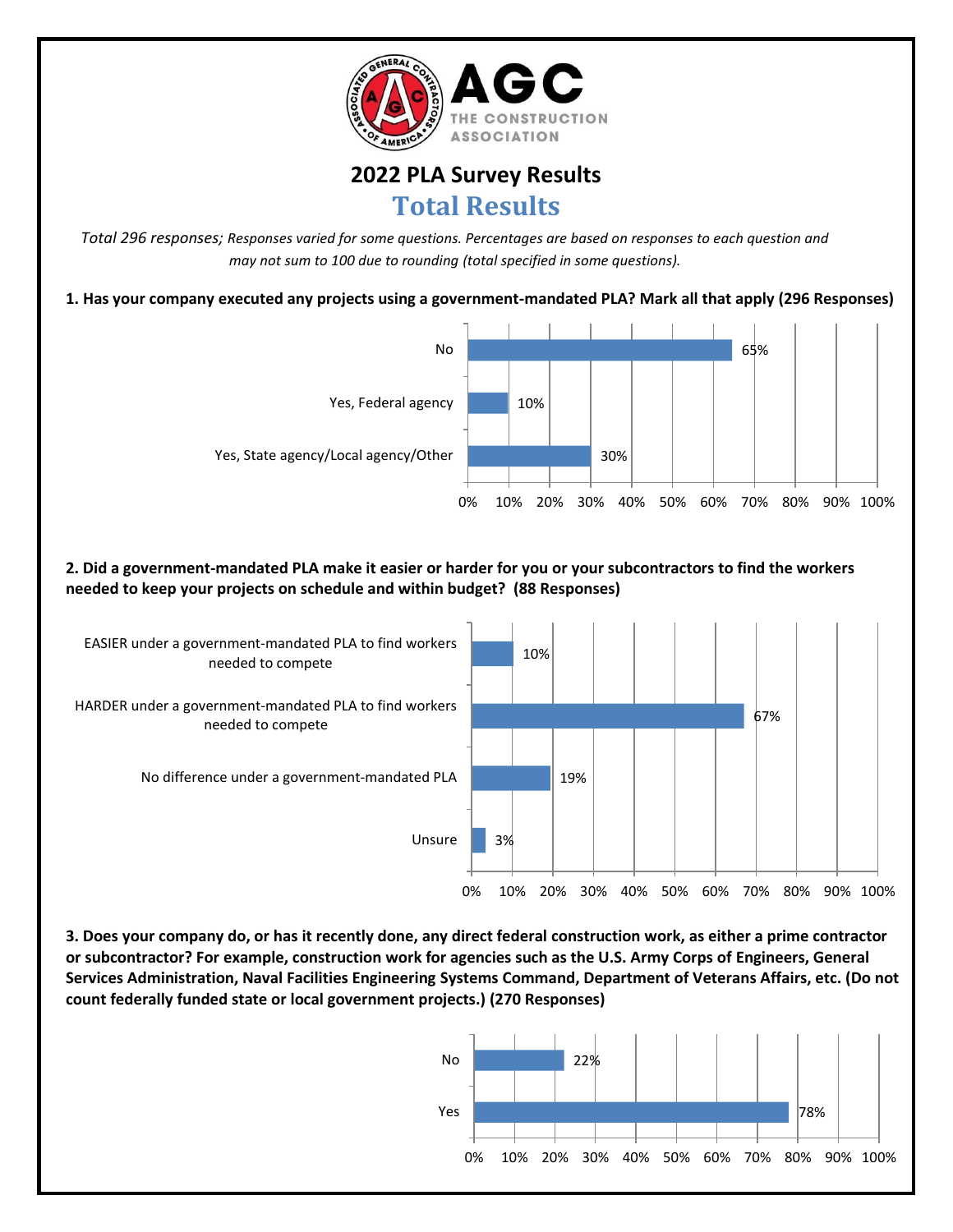**4. Under President Biden's PLA E.O. 14063, every general contractor or subcontractor performing covered work must negotiate with or become a party to a PLA with at least one or more appropriate labor organizations. What impact, if any, do you think this government-mandated PLA would have on your willingness and ability to execute direct federal projects? Mark all that apply (204 Responses)**

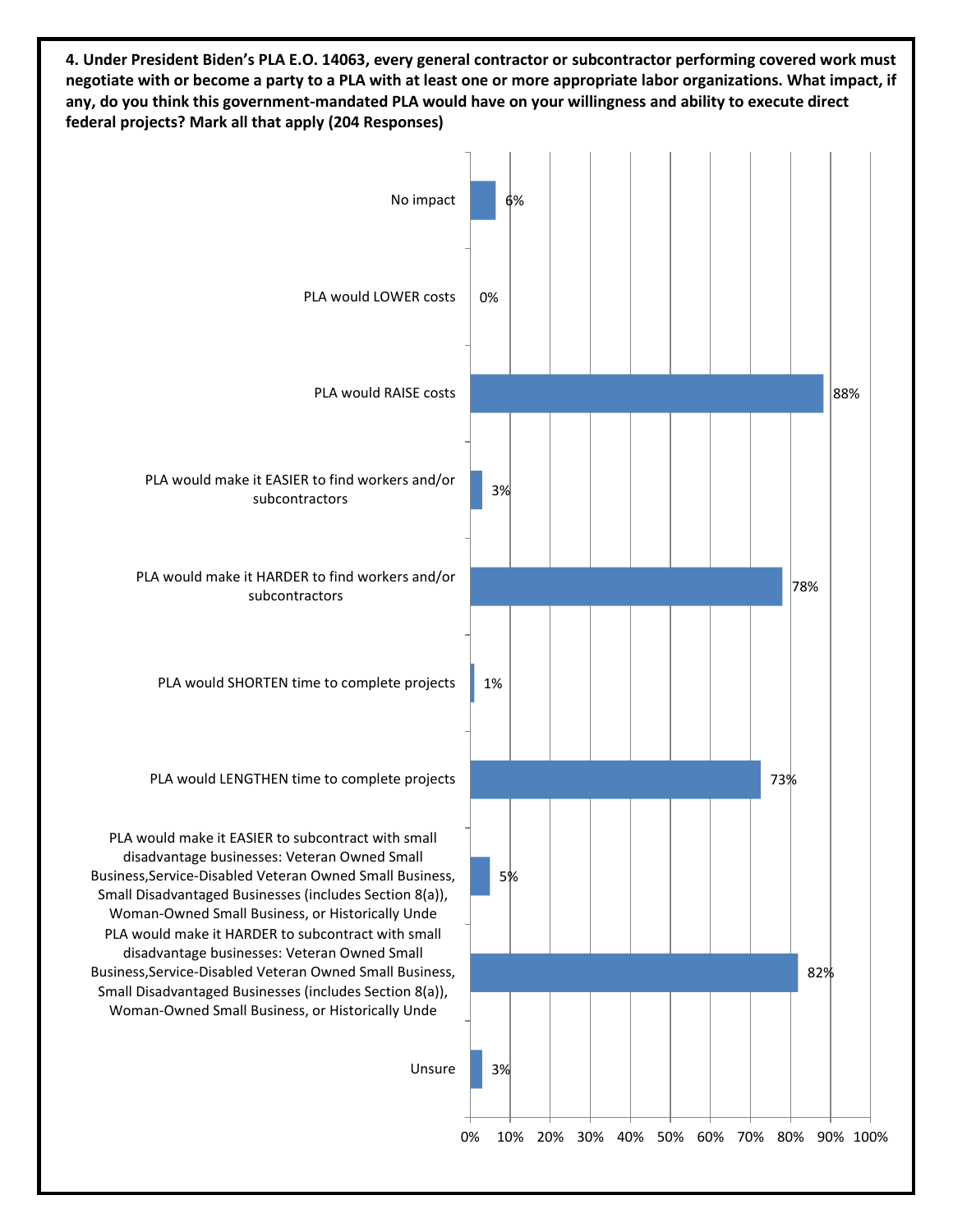

**6. If PLAs are required on direct federal construction projects of \$35M or more as directed under President Biden's E.O. 14063, which statement below best reflects the workforce situation in your area(s) of work: (76 Responses)**

The project will have a sufficient number of union workers to guarantee on time and on budget delivery because the labor unions have enough workers ready and available to supply the project

The project will NOT have enough union workers to guarantee on time and on budget delivery because the labor unions are facing shortages among their own ranks



**7. Are you currently bidding on or willing to bid on federal construction projects valued at \$35 million or more? (256 Responses)**